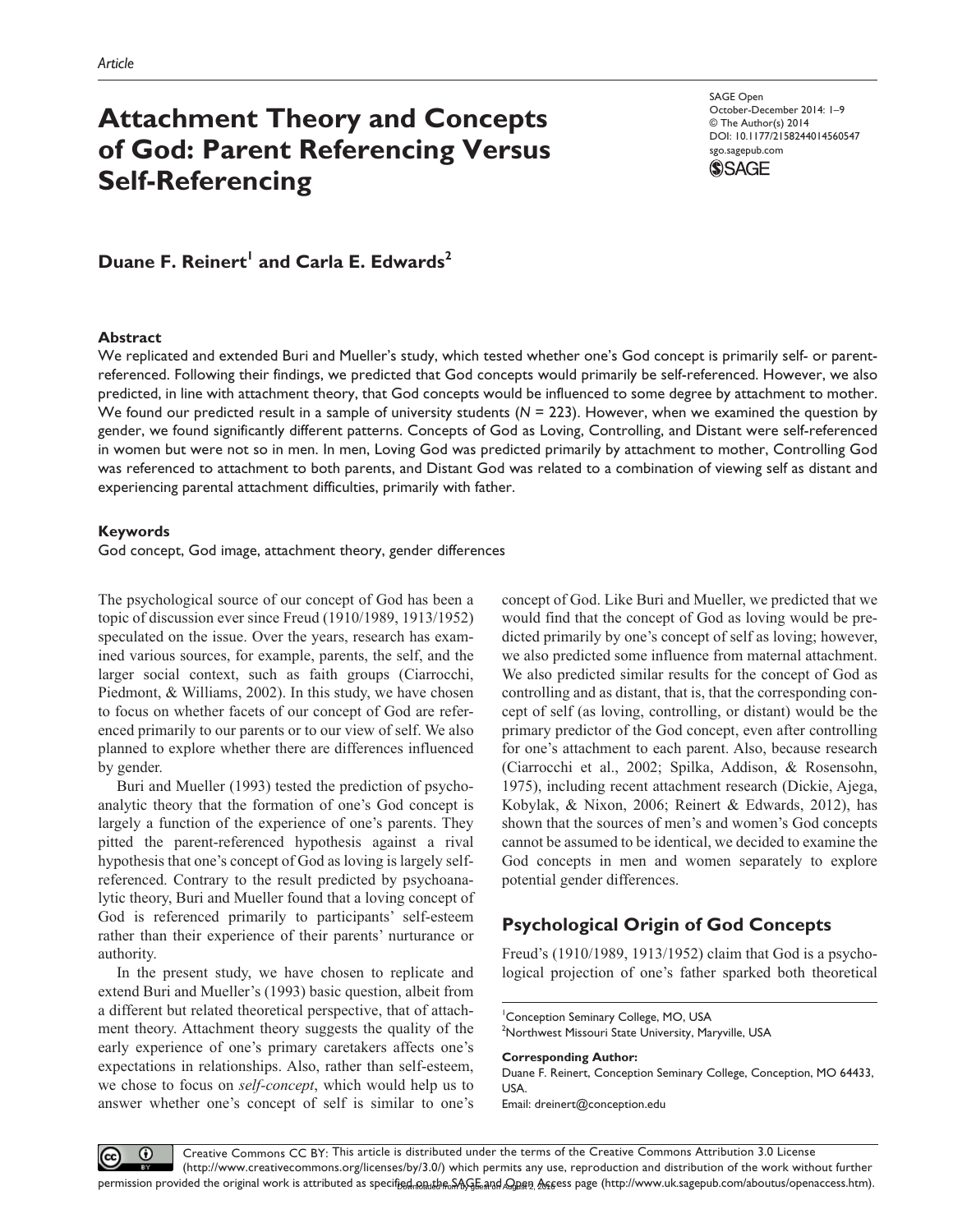and empirical exploration of the psychological origins of the concept of God over the years. Rizzuto (1979) extended Freud's view and suggested that the influence of both parents is the key source. A number of studies have investigated this question (for review, see Francis, 1997). Early studies testing the Freudian father hypothesis have produced mixed results (Beit-Hallahmi & Argyle, 1975; Spilka et al., 1975). Some studies suggest that the influence is due to the mother (Dickie et al., 2006; Tamayo & Desjardines, 1976), or to the combination of both parents (Birky & Ball, 1988; Tamayo & Desjardines, 1976).

Alternatives to the projection theory have also been proposed. For example, Benson and Spilka (1973), as well as others (e.g., Roberts, 1989; Spilka et al., 1975), suggested that self-esteem may play an important role in the formation of God concepts. Buri and Mueller (1993) designed a study to determine which had more influence on the nurturing concept of God, parents or self-esteem, and concluded that the loving God concept was best predicted by self-referencing, as measured by self-esteem, rather than parent-referencing, as measured by respondents' experience of parental nurturance and authority.

# **Attachment Theory**

Another theory that attempts to explain the psychological origin of one's concept or image of God is attachment theory (Kirkpatrick, 1992; Kirkpatrick & Shaver, 1990). One key element of this theory that has made it appealing and has generated a rather large body of research is that attachment theory not only guides researchers in making a prediction about what they might find but also proposes a potential source of why those dynamics should be present.

Attachment theory (Bowlby, 1969) proposes that a powerful affectional bond forms between an infant and the infant's primary caretakers, usually the parents, during the early stages of life. The primary purpose of this bond is for maintaining security and safety for the vulnerable child. Bowlby (1979) theorized that the child forms internal working models (IWM) of both self and others that reflect the degree of security or insecurity experienced in the parent– child bond. He further theorized that the characteristics of those bonds and subsequent IWMs influence the quality of one's relationships with others and one's sense of self over the life span.

Kirkpatrick (1992; Kirkpatrick & Shaver, 1990) proposed that attachment theory can help explain religious dynamics among those who relate to a personal God, and found that among those who were securely attached to their parents, there was a corresponding attachment to God. Granqvist (1998, 2002, 2010; Granqvist & Hagekull, 1999) found similar results and proposed that the early parental attachment security provides the conditions for the child's later social learning to take place. The child's IWMs of self and others influence the development of the subsequent concept of God

and the degree to which one describes God as loving or harsh, close or distant (Cassibba, Granqvist, Costantini, & Gatto, 2008).

Attachment theory has informed a rather large body of empirical research in the psychology of religion (see Granqvist, 2010; Kirkpatrick, 1992), including on the concept of God. For example, research has shown the connection between secure attachment to parents with a loving God image (Granqvist, Mikulincer, Gewirtz, & Shaver, 2012; Kirkpatrick, 1998; Kirkpatrick & Shaver, 1992; Reinert & Edwards, 2009). In contrast, an insecure interpersonal attachment to parents has been found to be associated with distant and controlling God images (Granqvist et al., 2012; Kirkpatrick & Shaver, 1992) and is inversely associated with the concept of God as loving (Granqvist et al., 2012; Reinert & Edwards, 2009). Dickie et al. (2006) found that although attachment to parents influenced how young adults perceived God, it was attachment to mother that was the primary influence on the development of their children's God concepts.

# **Self-Esteem and Self-Concept**

Buri and Mueller (1993) found that participants' self-esteem was a stronger predictor of the concept of a loving God than was participants' experience of their parents as nurturing and the style of authority they exercised. However, a question left unanswered by self-esteem studies is whether one's *concept* of oneself, as opposed to one's self-esteem, is predictive of one's concept of God. As Dickie et al. (2006) noted, although self-concept and self-esteem are related, they are not the same. The former is how one describes oneself and the latter is how positively one feels about oneself. Also, it is not known whether having negative conceptions of self are predictive of viewing God similarly on those same negative dimensions, such as viewing oneself as controlling, or oneself as distant from others.

Self-esteem and self-concept are certainly related concepts and those who have written about the self or self-image have used a variety of definitions to describe various aspects of the self (Blyth & Traeger, 1983). Blyth and Traeger (1983) noted that the literature generally uses the term *self-concept* as a *descriptive* or a non-judgmental term to describe the self, whereas the term *self-esteem* is generally understood to be an *evaluation* of the self. Greenwald et al. (2002, p. 5) proposed that self-esteem be defined as "the association of the concept of self with a valence attribute" and that self-concept be defined as "the association of the concept of self with one or more (nonvalence) attribute concepts."

One of the ways in which we wanted to extend Buri and Mueller (1993) was to propose that one's *self-concept* might be predictive of one's *God concept*. Buri and Mueller's choice of self-image limited the dimension of the self that they could focus on, namely, the valence (i.e., high vs. low self-esteem). With our proposed focus on self-concept, the description of self, we could investigate whether various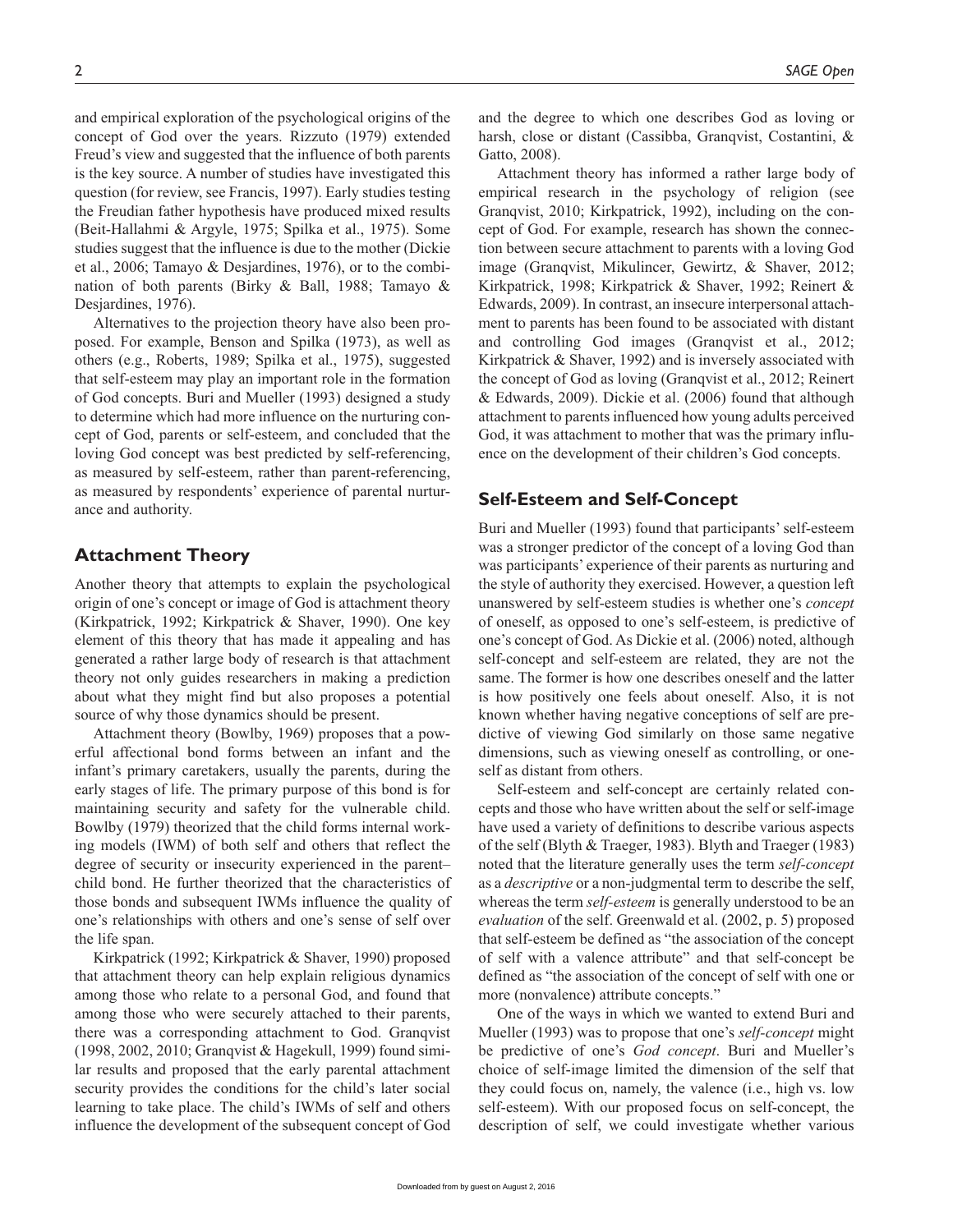concepts of self were related to a similar concept of God. For example, we could then ask whether one's concept of self as a person distant from others is predictive of whether one conceptualizes God also as distant.

# **God Concepts and Gender**

Although some research has found little to no difference in God concepts between men and women, for example, Krejci (1998) found no differences except that males view God as more controlling than women, and Bassett and Williams (2003) found no gender differences, most studies have reported that God concepts differ in males and females. Likely, how God concepts are formed also differ in men and women (Piedmont, Ciarrocchi, & Williams, 2002). Ciarrocchi et al. (2002) summarized the general findings of the research, noting that women tend to see God as more loving, nurturing, and personal. In contrast, men tend to view God as more authoritarian, vindictive, malevolent, and irrelevant than women do. In addition, when influence of the self is taken into consideration, women tend to consistently have stronger relationships between their view of self and their image of God (Spilka et al., 1975). Typically for college-aged men, lower self-esteem is related to a more wrathful concept of God. For women, high self-esteem is related to loving, kindly, and close concept of God (Ciarrocchi et al., 2002). When researchers explore the relative influence that same sex and opposite sex parents have on their young adult children's God concepts, they find consistently different patterns in the young men and women (Dickie et al., 2006; Reinert & Edwards, 2012). Spilka et al. (1975) commented that the gender differences that they discovered leave them " . . . questioning the appropriateness of combining the sexes in work of this type" (p. 157).

Because previous studies have frequently found differences in God concepts associated with gender differences, we decided to explore this dimension. However, given the somewhat disparate results of previous research and a lack of coherent theoretical rationale, we felt it would be premature to attempt to articulate a prediction of what we would find. Nevertheless, we decided it would be worthwhile to explore this area, and to see whether our findings might ultimately contribute to a deeper understanding of the formation of God concepts.

# **Research Hypotheses**

From an attachment theory perspective (Bowlby, 1969, 1979), when infants and young children experience consistent loving care from their primary caregivers, usually mother or mother-figure and father or father-figure, they develop an IWM of both self as lovable and capable of loving, and others as caring and loving. This IWM helps shape the person's expectations of others in relationship, as well as influences his or her concepts of others. So, based on

attachment theory and past research (Dickie et al., 2006; Reinert & Edwards, 2012), we not only expected that participants' attachment to mother (see Dickie et al., 2006) or mother-figure would have some influence on their concept of God as loving, but also expected that their concept of self as loving would be the stronger predictor (Buri & Mueller, 1993). We expected the same pattern would model the concept of God as controlling. That is, we expected that there would be some influence from attachment to mother, but that the stronger predictor of God as controlling would be the concept of self as controlling. Similarly, we expected some influence by attachment to mother, but that God as distant would be predicted more strongly by one's concept of self as distant from others.

We expected that there would be gender differences, given the findings of past research (Dickie et al., 2006; Reinert & Edwards, 2012; Spilka et al., 1975). However, we made no formal predictions because the sources of the differences and the exact characteristics of those differences are not clear, either theoretically or empirically.

# **Method**

We recruited 256 students from a mid-sized Midwestern liberal arts university but 33 failed to answer a significant number of items and were excluded from the study. Therefore, the final set of participants were 223 students, 82 males and 141 females, with an average age of 19.2 (*SD* = 2.77). Most were Caucasian (84%), and approximately 6% were African American, 4% Hispanic, and 2% Asian or Pacific Islander. The largest religious preference was Protestant (43%) and Catholic (22%), with 13% endorsing Other, and 22% no affliliation.

# *Procedures*

We recruited general psychology students who were required to participate in one of several research projects for class credit, or to complete an alternate activity. Trained research assistants and graduate assistants administered the research materials outside class time and in large group settings.

### *Measures*

*Concept of God scales.* We selected the Loving and Controlling God Scales (Benson & Spilka, 1973) to measure concepts of God. Each scale consists of five bipolar adjectives, for example, "accepting-rejecting," on which respondents rate the degree to which the adjective describes their view of God. We also chose the Distant God scale, an added scale created specifically for their attachment research by Kirkpatrick and Shaver (1990) using two of the Benson and Spilka filler items and three new items. Each scale was scored by summing responses, with higher scores indicating stronger preference for the named description. Cronbach's alpha for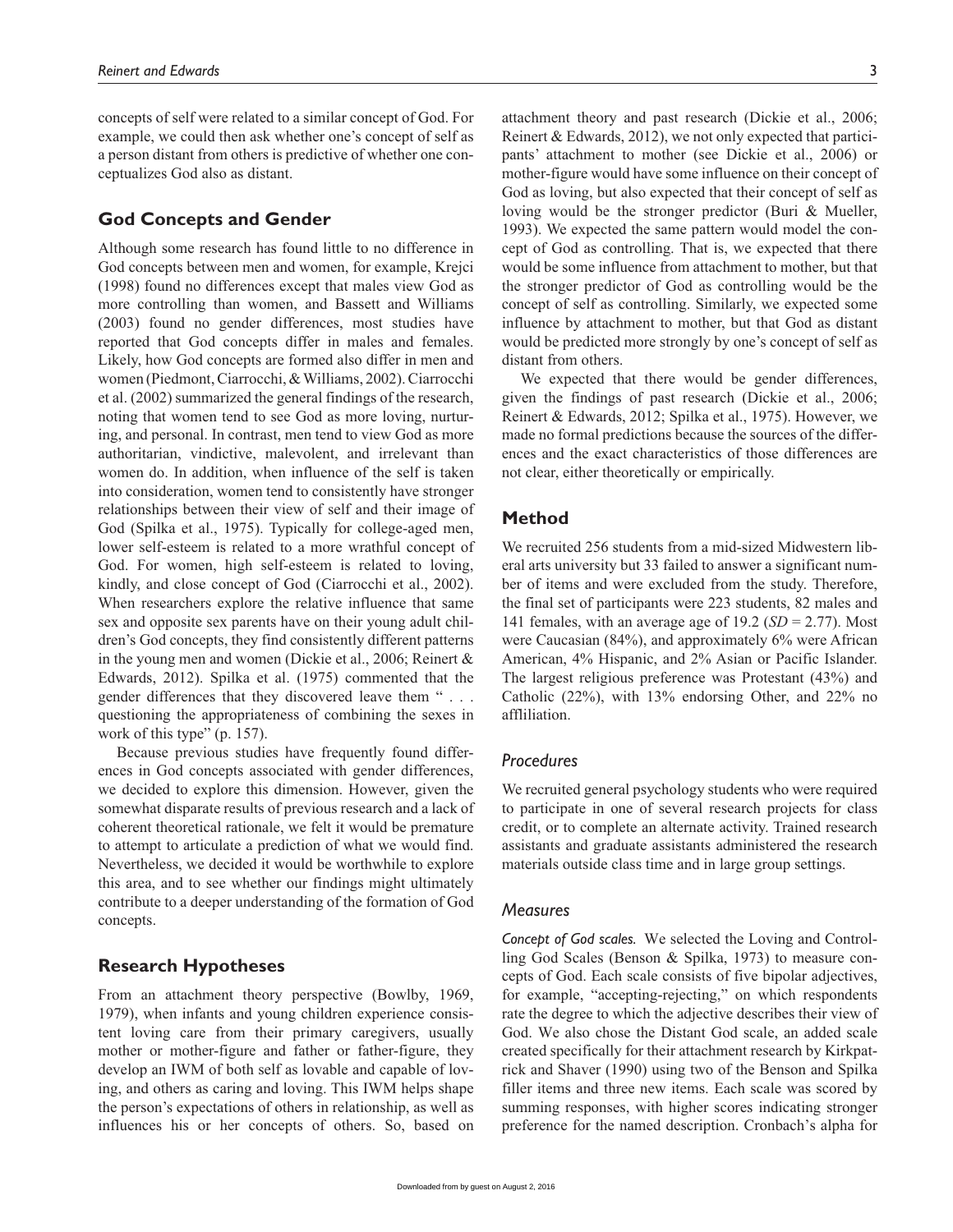each of the scales in this study was, Loving God, .89; Controlling God, .74; and Distant God, .91.

*Concept of self scales.* To measure concepts of self that would correspond to the God concepts, namely, Loving, Controlling, and Distant, we adapted the above described concept of God scales (Benson & Spilka, 1973; Kirkpatrick & Shaver, 1990), by giving the instruction that participants should choose the adjective and rating that best describes their view of themselves. The resulting five-item scales reflected a rating of oneself as Loving, Controlling, and Distant and were scored in the same manner as the concept of God scales. Cronbach's alphas for each of the scales were, Self as Loving, .71; as Controlling, .66; and as Distant, .69.

*Attachment to parents scales.* We selected the Experiences in Close Relationships–Relationship Structures questionnaire (ECR-RS; Fraley, Heffernan, Vicary, & Brumbaugh, 2011) to measure attachment to mother and attachment to father. This 10-item Likert-type scale with 7 response options from *strongly disagree* to *strongly agree* was developed from the Experiences in Close Relationships–Revised Scale (Fraley, Waller, & Brennan, 2000) to form a brief and psychometrically sound scale that can be used to tap attachment to a precisely specified referent, such as mother, father, friend, or romantic partner. Fraley et al. (2011) demonstrated that the scale has two factors, Avoidance (6 items) and Anxiety (3 items), with the 10th item loading on both factors. Higher scores indicate greater avoidance or anxiety in the attachment relationship. For this project, we decided to use the full 10-item scale to measure the global attachment difficulties with each parent. Cronbach's alphas for the Avoidance and Anxiety subscales and the full Attachment to Mother Scale were .89, .86 and .89, respectively. For the subscales Avoidance and Anxiety, and the scale Attachment to Father, the reliability coefficients were .88, .93, and .91, respectively.

### **Results**

Before examining our central research questions, we tested for gender differences among all the study's variables and found no significant differences using MANOVA, Wilks's lambda, (8, 214) = .938, *p* = .085. However, because the MANOVA approached significance, we report the variables that univariate contrasts show differences: Self as Loving and as Distant,  $p < .01$ , and God as Loving, Distant, and Controlling,  $p < 0.05$  (see Table 1 for the means and standard deviations in males and females). We also found that the Pearson two-tailed correlations for this sample  $(N = 223)$ were in the expected range and similar to those reported in other studies (e.g., Reinert & Edwards, 2009, 2012; Spilka et al., 1975). Loving God was related to Self as Loving (*r* = .30,  $p < .01$ ) and inversely related to both Attachment to Father difficulties ( $r = -.18$ ,  $p < .01$ ) and Attachment to Mother difficulties ( $r = -.24$ ,  $p < .01$ ). Controlling God was

related to Self as Controlling ( $r = .31, p < .01$ ) and Attachment to Mother difficulties ( $r = .15$ ,  $p < .05$ ). However, Controlling God was not related to Attachment to Father  $(r = .11, p = ns)$ . Distant God was related to Self as Distant  $(r = .44, p < .01)$ , Attachment to Father difficulties  $(r = .18, p < .01)$ , and Attachment to Mother difficulties ( $r = .27$ ,  $p < .01$ ).

Next, we attempted to replicate the findings of Buri and Mueller (1993) by testing each hypothesis using our entire sample  $(N = 223)$ . In these analyses, we used a hierarchical multiple regression technique, with the concept of God, for example, Loving God, as the dependent variable. We entered the independent variable Self as Loving in Step 1, then in Step 2, we entered Attachment to Mother and Attachment to Father. Next, we reversed the order, entering the attachment variables in Step 1, and the concept of Self as Loving in Step 2. We tested the concepts Controlling God and Distant God using the same strategy. We found, as we had predicted, that the concepts of God as Loving, Controlling, and Distant are each predicted by the concept of self, respectively, as Loving, Controlling, and Distant, and also that Attachment to Mother contributed to the model for each concept of God. The strongest predictor in the model was the self-concept, but Attachment to Mother significantly added to the models. (Tables summarizing these analyses are available from the first author.)

Because past research (Ciarrocchi et al., 2002; Reinert & Edwards, 2012; Spilka et al., 1975) found gender differences among concepts of God and various self- and parent variables, we next calculated the Pierson correlations among the study variables for each gender. Table 1 presents the correlation matrix for males and females, along with means and standard deviations for the study variables in each gender. It is interesting to note that the concepts of God were significantly related to the reported attachment to each parent among the men, but the same pattern did not emerge among the women. In addition, the pattern of relationships among the concepts of God and the concepts of self seems to differ in women and men.

To test our first research question in males (*n =* 82), we used a multiple regression technique with Loving God as the dependent variable. In the first step of the model, we entered Self as Loving. It was not a significant predictor. In the second step, we entered the Attachment to Mother and to Father variables. Results (see Table 2) show that the model in Step 2 produced a significant  $R^2$  change of .177,  $p < .001$ . We reversed the order of entry to evaluate the relative contributions of the independent variables. In Step 1 of this model, Attachment to Mother and to Father produced an  $R^2$  change of .181, *p* < .001 and entering Self as Loving in Step 2 failed to account for any additional variance. Thus, we concluded that among the men, attachment to parents, in particular Attachment to Mother, was the significant predictor of the concept of God as Loving. Contrary to our prediction, the concept of Self as Loving failed to be a predictor of the Loving God concept.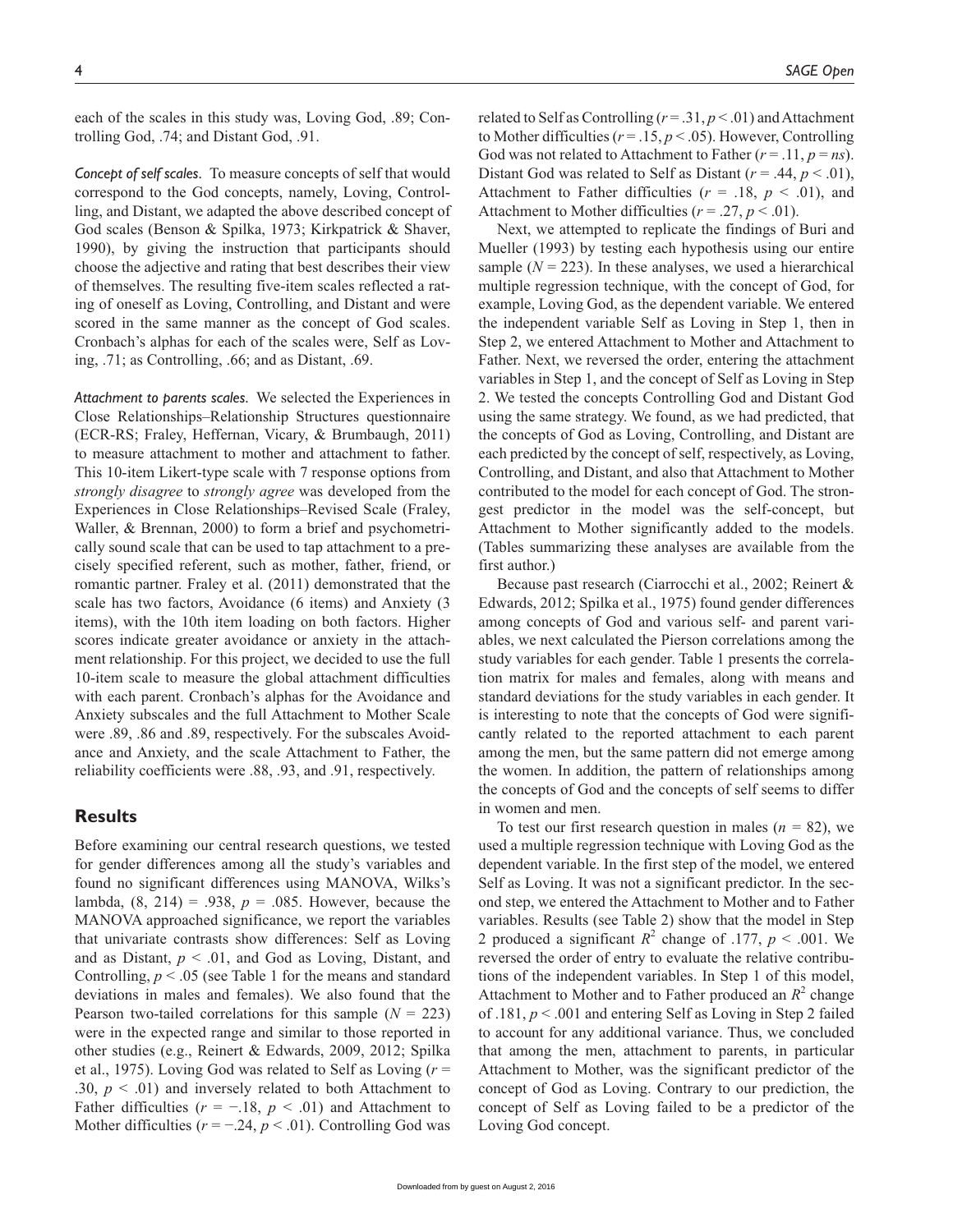|                                      |          |           | 3                        | 4                  | 5        | 6                  |          | 8               | M    | SD    |
|--------------------------------------|----------|-----------|--------------------------|--------------------|----------|--------------------|----------|-----------------|------|-------|
| I. Loving God                        |          | $-.61***$ | $-.85***$                | .38 <sup>*</sup> * | $-.28**$ | $-.43***$          | $-.16$   | $-.12$          | 30.3 | 6.53  |
| 2. Controlling God                   | $-.54**$ |           | .53**                    | $-.35***$          | .56**    | $.42***$           | . H      | .05             | 17.6 | 6.40  |
| 3. Distant God                       | $-.88**$ | $.53**$   | $\overline{\phantom{0}}$ | $-45**$            | $.22**$  | .50**              | $.23**$  | $\overline{11}$ | 11.4 | 7.40  |
| 4. Loving self                       | .08      | .02       | 0١.                      |                    | $-.39**$ | $-.61***$          | $-.23**$ | $-.22**$        | 29.0 | 4.60  |
| 5. Controlling self                  | $.23*$   | $-.04$    | $-.25*$                  | $-.35***$          |          | $.20*$             | $-.02$   | .00             | 17.9 | 5.35  |
| 6. Distant self                      | $-.30**$ | 14.       | .32 <sup>*</sup> *       | $-.36***$          | .00      |                    | $.19*$   | .23**           | 11.2 | 4.76  |
| 7. Attachment to mother <sup>a</sup> | $-.38**$ | $.22*$    | $.34***$                 | $-.14$             | .04      | .38 <sup>*</sup> * |          | $.30**$         | 22.3 | 12.96 |
| 8. Attachment to father <sup>a</sup> | $-31**$  | $.24*$    | .30 <sup>*</sup> *       | .05                | $-.11$   | .07                | $.37**$  |                 | 30.3 | 16.15 |
| M                                    | 28.3     | 19.4      | 13.6                     | 27.1               | 18.6     | 13.2               | 24.0     | 30.4            |      |       |
| SD                                   | 6.91     | 5.83      | 8.40                     | 4.02               | 4.36     | 4.24               | 9.68     | 14.16           |      |       |

Table 1. Intercorrelations for Concepts of God, Concepts of Self, and Combined Attachment Anxiety and Avoidance With Parents.

*Note.* Intercorrelations for female participants (*n* = 141) are presented above the diagonal and scale means and standard deviations for females are to the right of the matrix. Intercorrelations for male participants (*n* = 82) are presented below the diagonal and scale means and standard deviations for males are below the matrix.

a Higher scores on the Experience in Close Relationships–Relationship Structures (ECR-RS) 10-item scale indicates higher levels of anxiety and avoidance in the attachment to the named person.

\**p* < .05, two-tailed. \*\**p* < .01, two-tailed.

**Table 2.** Multiple Regression Analyses of Loving God Concept Predicted by Parental Attachments and Concept of Self as Loving.

|                      | Loving God in males $(n = 82)$ |            |                | Loving God in females $(n = 141)$ |  |  |
|----------------------|--------------------------------|------------|----------------|-----------------------------------|--|--|
|                      | $R^2$ $\Delta$                 | β          | $R^2$ $\Delta$ | β                                 |  |  |
| Step I               | .007                           |            | $.147***$      |                                   |  |  |
| Self as loving       |                                | .082       |                | .384 ***                          |  |  |
| Step 2               | $.177***$                      |            | .006           |                                   |  |  |
| Self as loving       |                                | .050       |                | $.364***$                         |  |  |
| Attachment to mother |                                | $-.301***$ |                | $-.076$                           |  |  |
| Attachment to father |                                | $-.205$    |                | $-.013$                           |  |  |
| Step                 | $.181***$                      |            | .031           |                                   |  |  |
| Attachment to mother |                                | $-310**$   |                | $-.140$                           |  |  |
| Attachment to father |                                | $-199$     |                | $-.073$                           |  |  |
| Step 2               | .002                           |            | $.122***$      |                                   |  |  |
| Attachment to mother |                                | $-.301**$  |                | $-.076$                           |  |  |
| Attachment to father |                                | $-.205$    |                | $-.013$                           |  |  |
| Self as loving       |                                | .050       |                | $.364***$                         |  |  |

 $*_{p}$  < .05.  $*_{p}$  < .01.  $*_{p}$  < .001.

We used the same modeling strategy in the females  $(n =$ 141). Loving God was significantly predicted by the concept of Self as Loving in Step 1, with a significant  $R^2$  change of .147, *p* < .001. When we entered Attachment to Mother and to Father in Step 2, no additional variance was accounted for. When we reversed the order of entry, the finding that the concept of Self as Loving was predictive of the concept of a Loving God was confirmed. Although our prediction that the concept of Self as Loving would relate to the concept of God as Loving was supported, we did not find in these women the influence of Attachment to Mother that we expected.

Table 3 shows the results of our analysis for the concept of God as Controlling. Similar to the above results in males, the model including Attachment to Mother and to Father

together produced a significant  $R^2$  change of .08,  $p < .05$ , and the concept of Self as Controlling failed to contribute to the model. In women, however, the concept of Self as Controlling was the predictor, with a significant  $R^2$  change of .207,  $p <$ .001, and the attachment to parents failed to contribute to the model.

Finally, Table 4 presents the findings of our analysis for the concept of God as Distant. In males, results suggest that the combination of both the concept of Self as Distant and parental attachment difficulties, particularly difficulties in Attachment to Father, predict the concept of God as Distant. In women, the concept of Self as Distant is the strongest predictor, but difficulties in Attachment to Mother also contribute to the model.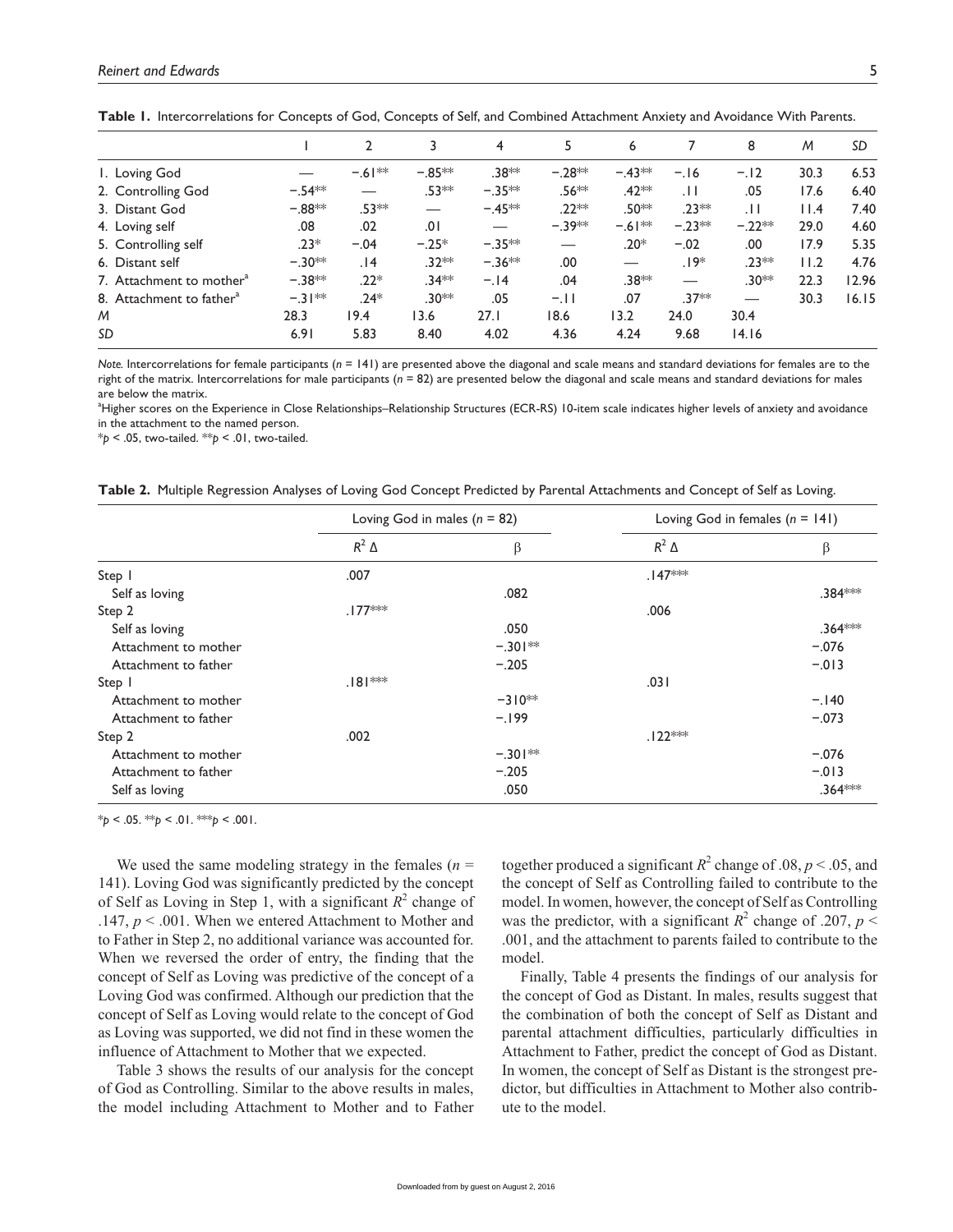|                      | Controlling God in males ( $n = 82$ ) |         | Controlling God in females $(n = 141)$ |         |  |
|----------------------|---------------------------------------|---------|----------------------------------------|---------|--|
|                      | $R^2$ $\Delta$                        | β       | $R^2$ $\Delta$                         | β       |  |
| Step                 | .001                                  |         | .207***                                |         |  |
| Self as controlling  |                                       | $-.036$ |                                        | .455*** |  |
| Step 2               | $.079*$                               |         | .015                                   |         |  |
| Self as controlling  |                                       | $-.022$ |                                        | .457*** |  |
| Attachment to mother |                                       | .158    |                                        | .115    |  |
| Attachment to father |                                       | .182    |                                        | .017    |  |
| Step                 | $.080*$                               |         | .013                                   |         |  |
| Attachment to mother |                                       | .156    |                                        | .106    |  |
| Attachment to father |                                       | .185    |                                        | .019    |  |
| Step 2               | .000                                  |         | .209***                                |         |  |
| Attachment to mother |                                       | .158    |                                        | .115    |  |
| Attachment to father |                                       | .182    |                                        | .017    |  |
| Self as controlling  |                                       | $-.022$ |                                        | .457*** |  |

**Table 3.** Multiple Regression Analyses of Controlling God Concept Predicted by Parental Attachments and Concept of Self as Controlling.

 $*_{p}$  < .05.  $*_{p}$  < .01.  $*_{p}$  < .001.

**Table 4.** Multiple Regression Analyses of Distant God Concept Predicted by Parental Attachments and Concept of Self as Distant.

|                      | Distant God in males $(n = 82)$ |          | Distant God in females $(n = 141)$ |          |  |
|----------------------|---------------------------------|----------|------------------------------------|----------|--|
|                      | $R^2$ $\Delta$                  | β        | $R^2$ $\Delta$                     | $\beta$  |  |
| Step                 | $.100**$                        |          | .250***                            |          |  |
| Self as distant      |                                 | $.316**$ |                                    | .500***  |  |
| Step 2               | $.096**$                        |          | .021                               |          |  |
| Self as distant      |                                 | $.239*$  |                                    | .481***  |  |
| Attachment to mother |                                 | .164     |                                    | $.153*$  |  |
| Attachment to father |                                 | $.219*$  |                                    | $-.045$  |  |
| Step                 | $.147**$                        |          | $.055*$                            |          |  |
| Attachment to mother |                                 | $.262*$  |                                    | $.217*$  |  |
| Attachment to father |                                 | .199     |                                    | .046     |  |
| Step 2               | $.049*$                         |          | $.216***$                          |          |  |
| Attachment to mother |                                 | .164     |                                    | $.153*$  |  |
| Attachment to father |                                 | $.219*$  |                                    | $-.045$  |  |
| Self as distant      |                                 | $.239*$  |                                    | .481 *** |  |

\**p* < .05. \*\**p* < .01. \*\*\**p* < .001.

# **Discussion**

We had expected, based on attachment theory, that participants' concept of God as Loving would be predicted both by their concept of themselves as loving, and also that it would be influenced by attachment to their parents, particularly their mothers. Attachment theory suggests that the relationship bonding between parent and child in the early stages of a child's life produces in the child an IWM of both self and others. In a secure attachment, the child develops an IWM of self being lovable and capable of love, expecting that others will manifest those caring and nurturing qualities. Kirkpatrick (1992) proposed that in religions that espouse a personal God, God can be conceptualized as a similar attachment

figure, and therefore, similar attachment dynamics will operate in that relationship, as in any other.

We decided to replicate the broad lines of Buri and Mueller's (1993) study in which they found that a nurturing concept of God is more strongly self-referenced, as measured by self-esteem, than parent-referenced. We decided to test the same question, only using participants' concepts of themselves rather than selfesteem. This allowed us to extend the question beyond the positive, nurturing concept of God, to more negative concepts of God, such as God as Controlling, and God as Distant. We asked participants to rate both God and self on the same set of adjectives, which would then provide an index of both God and self as Loving, as Controlling, and as Distant. In addition, we measured participants' level of attachment difficulties to each parent.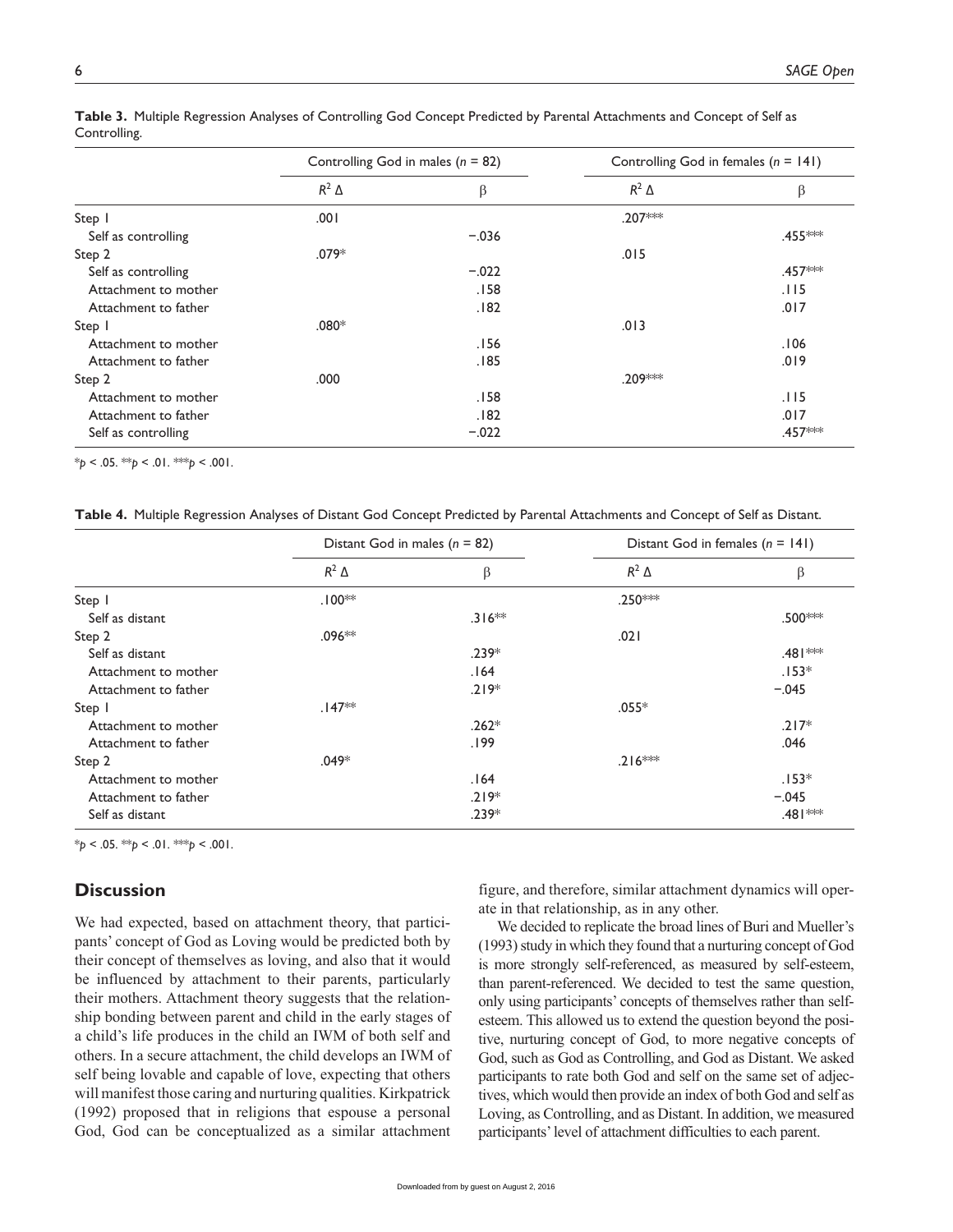We predicted that participants' concept of self would be predictive of their concept of God, as Buri and Mueller (1993) had shown, but we also expected that the level of attachment to mother would also have an impact on the God concept. It is interesting to note that when we analyzed the data of the entire sample, we found that each God concept could be modeled as we had predicted, that one's concept of God would primarily be self-referenced but also influenced by attachment to mother. However, when we examined the data by gender, the results revealed significantly different patterns in males and females.

Broadly speaking, we found that God concepts for women were predicted most strongly by their concept of themselves. Thus, Loving God was best predicted by seeing themselves as loving, Controlling God by seeing controlling characteristics in themselves, and Distant God from their experience of themselves as distancing. Only in Distant God was the influence of their attachment difficulties with mother an additional contributing element to predicting the God concept. In this study, we found that women were much more self-referenced than parent-referenced.

In men, the findings were quite different. In men, the concept of God as Loving was parent-referenced, particularly due to attachment to mother. God as Distant was both selfand parent-referenced, particularly in experiencing father as distant. God as Controlling was primarily parent-referenced, with a combination of both father and mother attachment difficulties producing a significant but not particularly strong influence.

Clearly, there are gender differences between men and women in the formation of their concepts of God, but our study's design does not help us to tease out the reasons for such differences. We can only speculate on the source of our findings. One possibility is that some of the differences may be due to developmental issues in the formation of the selfconcept. Typically, women arrive at a stable sense of their self-identity at a younger age than do men. Because the average age of participants was 19, it is possible that the young women in this study, compared with the men, have a more developed, achieved sense of self at this point in their life. That is, the men may lagging behind developmentally, and may yet be relying more on their external relationships, that is, on their relationship with parents, to define themselves, whereas the women may have a more internalized sense of themselves. Future research on older adults may resolve the question of whether our findings reflect differential developmental issues.

An alternate possibility could be that our findings reflect differences that Cross and Madson (1997b) discussed when they surveyed the extensive literature on gender differences. They suggested that some of these differences may flow from different models of the self that men and women construct in the context of a particular culture. Men in the United States, Cross and Madson (1997b) suggested, have a selfconstrual that is more independent oriented, whereas women

have a self-construal that is more interdependent. Both men and women desire interpersonal closeness, but may have different approaches to achieving that end. For example, women may tend to invest more in close relationships within an intimate group, whereas men may tend to seek connections in the larger social sphere (Baumeister & Sommer, 1997). Women, noted Cross and Madson (1997a), " . . . tend to incorporate close relationships into their own sense of self" (p. 52).

Whatever the explanation for the differences, our findings suggest that, psychologically, religious dynamics seem to be influenced significantly by gender dynamics. Going forward, we recommend that researchers studying God concepts take into consideration the potential role that gender differences may play. In this instance, when we analyzed data for the entire sample, it seemed that there was a rather straightforward model for predicting God concepts, namely, that the concepts are primarily self-referenced with some influence by attachment to mother. However, when examined by gender, it was clear that men are much more parent-referenced in their formation of God concepts, whereas women are more self-referenced.

Given that our focus on gender differences was exploratory, we are cautious in proposing implications based on those findings. However, counselors and spiritual guides may well be advised to recognize that concepts of the self and attachment history with parents may be related to how a person will tend to conceptualize God. This study, as well as related research, supports the notion that concepts of God and images of God are influenced by early attachments to key figures in one's early life, as well as by how one eventually comes to view oneself. Unfortunately, those who might most benefit from experiencing comfort in relating to a caring God may be the very persons who struggle with a harsher or more distant concept of God.

The study was limited by the usual limitations of paper and pencil self-report research. Also, because this research was conducted among emerging adults, and may reflect just this age group, we recommend that future research sample a wider age range to examine whether the same patterns are operative in the larger population. Also, these findings may not be generalizable beyond this study because it was based on a sample of convenience who responded to course requirements. In addition, it is unknown whether the results were skewed because a number of participants failed to respond to a substantial number of items and were thus eliminated from the study.

### **Conclusion**

In this study, we set out to replicate and extend Buri and Mueller's (1993) study, which found that a nurturing God concept is predicted more by one's sense of self than by the influence of one's parents. We tested three God concepts to determine whether one's concept of self in the areas of loving,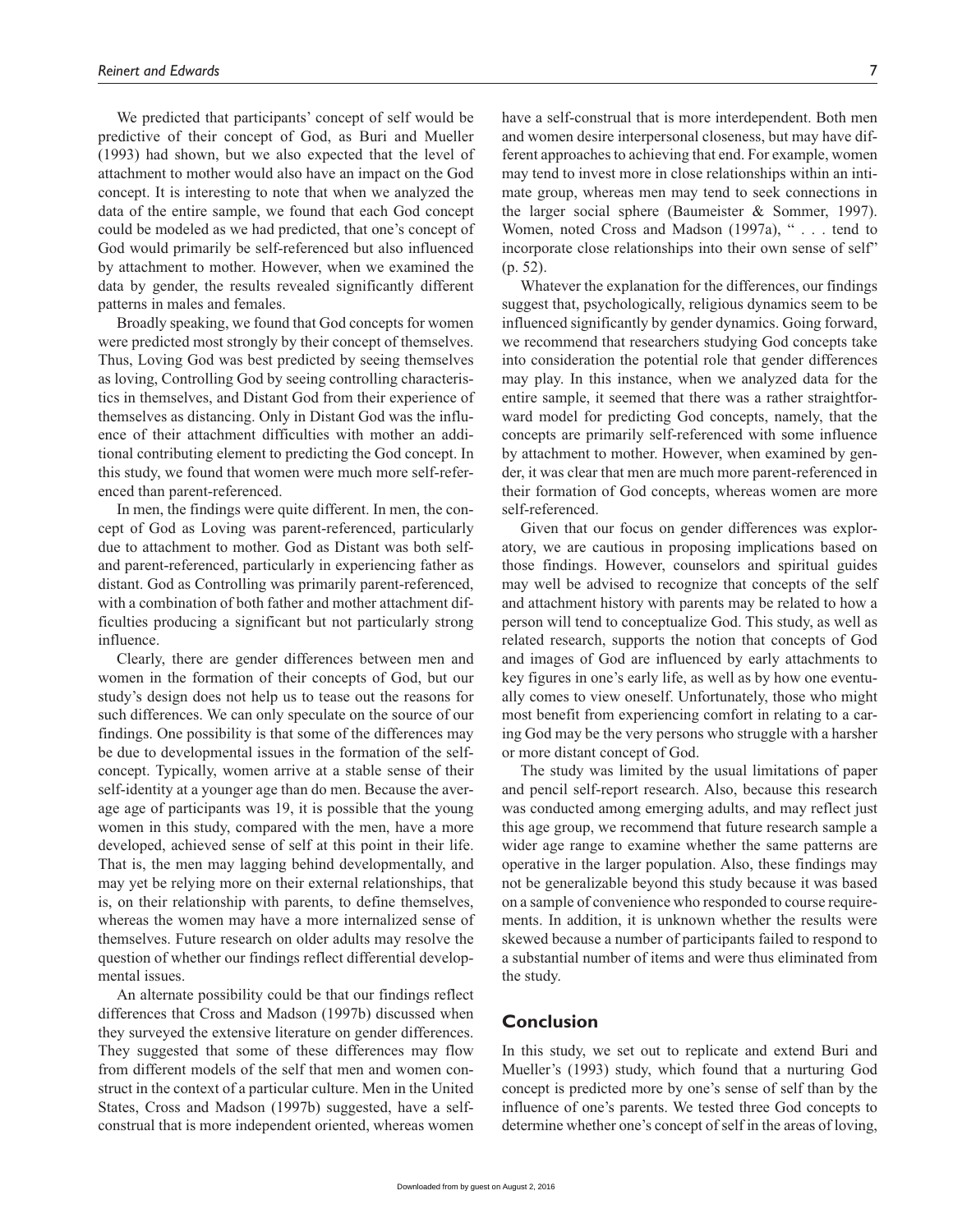controlling, and distance would predict the corresponding God concept. We found that women tended to be more selfreferenced, whereas men relied more heavily on their experience of their attachment to parents in forming their God concepts. Because there is a growing body of results suggesting gender differences, we suggest that this area may be an increasingly fruitful area for further research that could reveal how men and women differentially approach their understanding of faith and relationship with God.

# **Declaration of Conflicting Interests**

The author(s) declared no potential conflicts of interest with respect to the research, authorship, and/or publication of this article.

#### **Funding**

The author(s) received no financial support for the research and/or authorship of this article.

#### **References**

- Bassett, J. F., & Williams, J. E. (2003). Protestants' images of self, God, and Satan as seen in Adjective Check List descriptions. *International Journal for the Psychology of Religion*, *13*, 123- 135. doi:10.1207/S15327582IJPR1302\_04
- Baumeister, R. F., & Sommer, K. L. (1997). What do men want? Gender differences and two spheres of belongingness: Comment on Cross and Madson (1997). *Psychological Bulletin*, *122*, 38-44. doi:10.1037/0033-2909.122.1.38
- Beit-Hallahmi, B., & Argyle, M. (1975). God as father-projection: The theory and the evidence. *British Journal of Medical Psychology*, *48*, 71-75. doi:10.1111/j.2044-8341.1975. tb02310.x
- Benson, P., & Spilka, B. (1973). God image as a function of selfesteem and locus of control. *Journal for the Scientific Study of Religion*, *12*, 297-310. doi:10.2307/1384430
- Birky, I. T., & Ball, S. (1988). Parental trait influence on God as an object representation. *Journal of Psychology*, *122*, 133-137. doi:10.1080/00223980.1988.9712698
- Blyth, D. A., & Traeger, C. M. (1983). The self-concept and selfesteem of early adolescents. *Theory Into Practice*, *22*, 91-97. doi:1080/00405848309543045
- Bowlby, J. (1969). *Attachment and Loss: Vol. 1. Attachment*. New York, NY: Basic Books.
- Bowlby, J. (1979). *The making and breaking of affectional bonds*. London, England: Tavistock.
- Buri, J. R., & Mueller, R. A. (1993). Psychoanalytic theory and loving God concepts: Parent referencing versus self-referencing. *Journal of Psychology*, *127*, 17-27. doi:10.1080/00223980.19 93.9915539
- Cassibba, R., Granqvist, P., Costantini, A., & Gatto, S. (2008). Attachment and God representations among lay Catholics, priests, and religious: A matched comparison study based on the Adult Attachment Interview. *Developmental Psychology*, *44*, 1753-1763. doi:10.1037/a0013772
- Ciarrocchi, J. W., Piedmont, R. L., & Williams, J. E. (2002). Image of God and personality as predictors of spirituality in men and women. *Research in the Social Scientific Study of Religion*, *13*, 55-73.
- Cross, S. E., & Madson, L. (1997a). Elaboration of models of the self: Reply to Baumeister and Sommer (1997) and Martin and Ruble (1997). *Psychological Bulletin*, *122*, 51-55. doi:10.1037/0033-2909.122.1.51
- Cross, S. E., & Madson, L. (1997b). Models of the self: Selfconstruals and gender. *Psychological Bulletin*, *122*, 5-37. doi:10.1037/0033-2909.122.1.5
- Dickie, J. R., Ajega, L. V., Kobylak, J. R., & Nixon, K. M. (2006). Mother, father, and self: Sources of young adults' God concepts. *Journal for the Scientific Study of Religion*, *45*, 57-71. doi:10.1111/j.1468-5906.2006.00005.x
- Fraley, R. C., Heffernan, M. E., Vicary, A. M., & Brumbaugh, C. C. (2011). The Experiences in Close Relationships–Relationship Structures Questionnaire: A method for assessing attachment orientations across relationships. *Psychological Assessment*, *23*, 615-625. doi:10.1037/a0022898
- Fraley, R. C., Waller, N. G., & Brennan, K. A. (2000). An item response theory analysis of self-report measures of adult attachment. *Journal of Personality and Social Psychology*, *78*, 350-365. doi:10.1037/0022-3514.78.2.350
- Francis, L. J. (1997). The psychology of general differences in religion: Review of empirical research. *Religion*, *27*, 81-96. doi:10.1006/reli.1996.0066
- Freud, S. (1952). *Totem and taboo: Some points of agreement between the mental lives of savages and neurotics*. New York, NY: W.W. Norton. (Original work published 1913)
- Freud, S. (1989). Leonardo da Vinci and a memory of his childhood. In P. Gay (Ed.), *The Freud reader* (pp. 443-481). New York, NY: W.W. Norton. (Original work published 1910)
- Granqvist, P. (1998). Religiousness and perceived childhood attachment: On the question of compensation or correspondence. *Journal for the Scientific Study of Religion*, *37*, 350- 367. doi:10.2307/1387533
- Granqvist, P. (2002). Attachment and religiosity in adolescence: Cross-sectional and longitudinal evaluations. *Personality and Social Psychology Bulletin*, *28*, 260-270. doi:10.1177/0146167202282011
- Granqvist, P. (2010). Religion as attachment: The Godin Award lecture. *Archive for the Psychology of Religion*, *32*, 5-24. doi:1 0.1163/157361210X487177
- Granqvist, P., & Hagekull, B. (1999). Religiousness and perceived childhood attachment: Profiling socialized correspondence and emotional compensation. *Journal for the Scientific Study of Religion*, *38*, 254-273. doi:10.2307/1387793
- Granqvist, P., Mikulincer, M., Gewirtz, V., & Shaver, P. R. (2012). Experimental findings on God as an attachment figure: Normative processes and moderating effects of internal working models. *Journal of Personality and Social Psychology*, *103*, 804-818. doi:10.1037/a0029344
- Greenwald, A. G., Banaji, M. R., Rudman, L. A., Farnham, S. D., Nosek, B. A., & Mellott, D. S. (2002). A unified theory of implicit attitudes, stereotypes, self-esteem, and self-concept. *Psychological Review*, *109*, 3-25. doi:10.1037//0033-295X.109.1.3
- Kirkpatrick, L. A. (1992). An attachment-theory approach to the psychology of religion. *International Journal for the Psychology of Religion*, *2*, 3-28. doi:10.1207/s15327582ijpr0201\_2
- Kirkpatrick, L. A. (1998). God as a substitute attachment figure: A longitudinal study of adult attachment style and religious change in college students. *Personality and Social Psychology Bulletin*, *24*, 961-973. doi:10.1177/0146167298249004